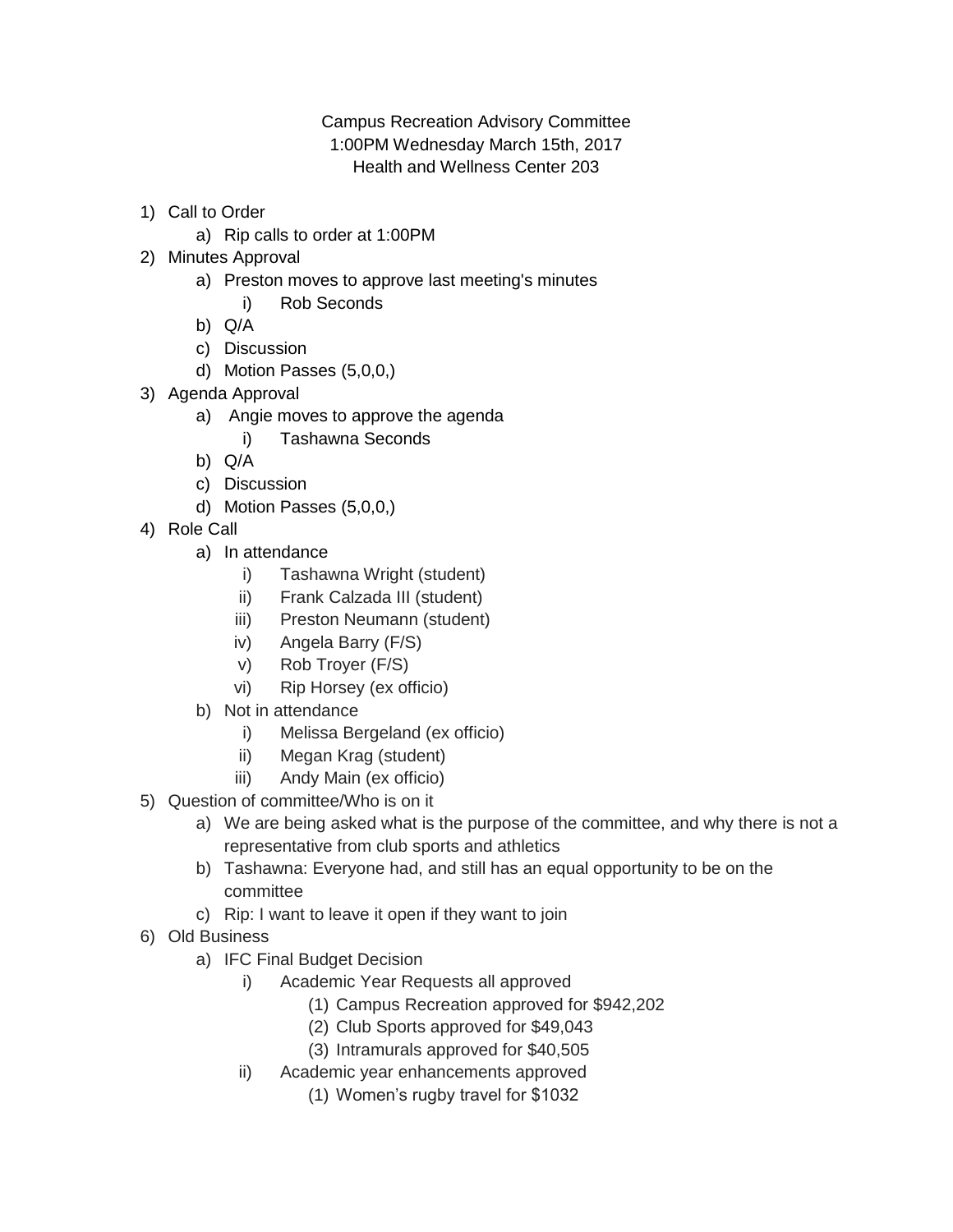- (2) Men's soccer travel for 430
- (3) Business Manager for 37,126
- iii) Summer term request was approved resulting in Increase \$20 per student for summer time fee.
	- (1) Summer term request was approved
		- (a) Campus Recreation for \$63655
	- (2) Summer term enhancement was approved
		- (a) Service and Supplies for \$2,835
- iv) Future Budget
	- (1) Small incremental program requests
	- (2) The only thing affecting budget will be minimum wage and salary/OPE
- b) Turf Field Usage/ Priority request
	- i) Three Graphs given about turf usage
	- ii) Each year since 2012 the amount of hours used by athletics has increased
	- iii) Preston: What is academic usage?
		- (1) Rip: It is for classes that have been using the field
	- iv) Field originally had women's soccer in mind, and they use it, but compared to other sports combined, not as much.
	- v) Summer term usage is tremendous by athletics. Much of those individuals that use the field, are not taking summer classes and are not paying the debt service during the summer.
	- vi) Participation hours means how many people on the field for how many hours. Athletics approaching two-hundred thousand.
	- vii) Currently there is no dedicated open recreation time for other students.
	- viii) Preston: What is the next step?
		- (1) Rip: Once we put together a plan, we present it to VPSA office
	- ix) Tashawna: Would we then get an athlete on our committee?
		- (1) Rip: We would absolutely allow that them to come and have a say.
	- x) Frank: What is Track and Field doing on the field? Or other groups for that matter. Let's find out exactly how they are using it. We should get more detail.
		- (1) Rip:
			- (a) Soccer and Football Mostly conditioning, and in the rainy season it is not muddy.
			- (b) Softball will go out and throw or scrimmage. All wearing tennis shoes.
			- (c) Track and field was throwing cork javelin but very rarely, and some warm ups, and hurdles. Keep asking for several hours, mostly just to run laps.
			- (d) Baseball was out throwing and running, but using metal tipped cleats
			- (e) Football has a lot of people, and a lot of equipment.